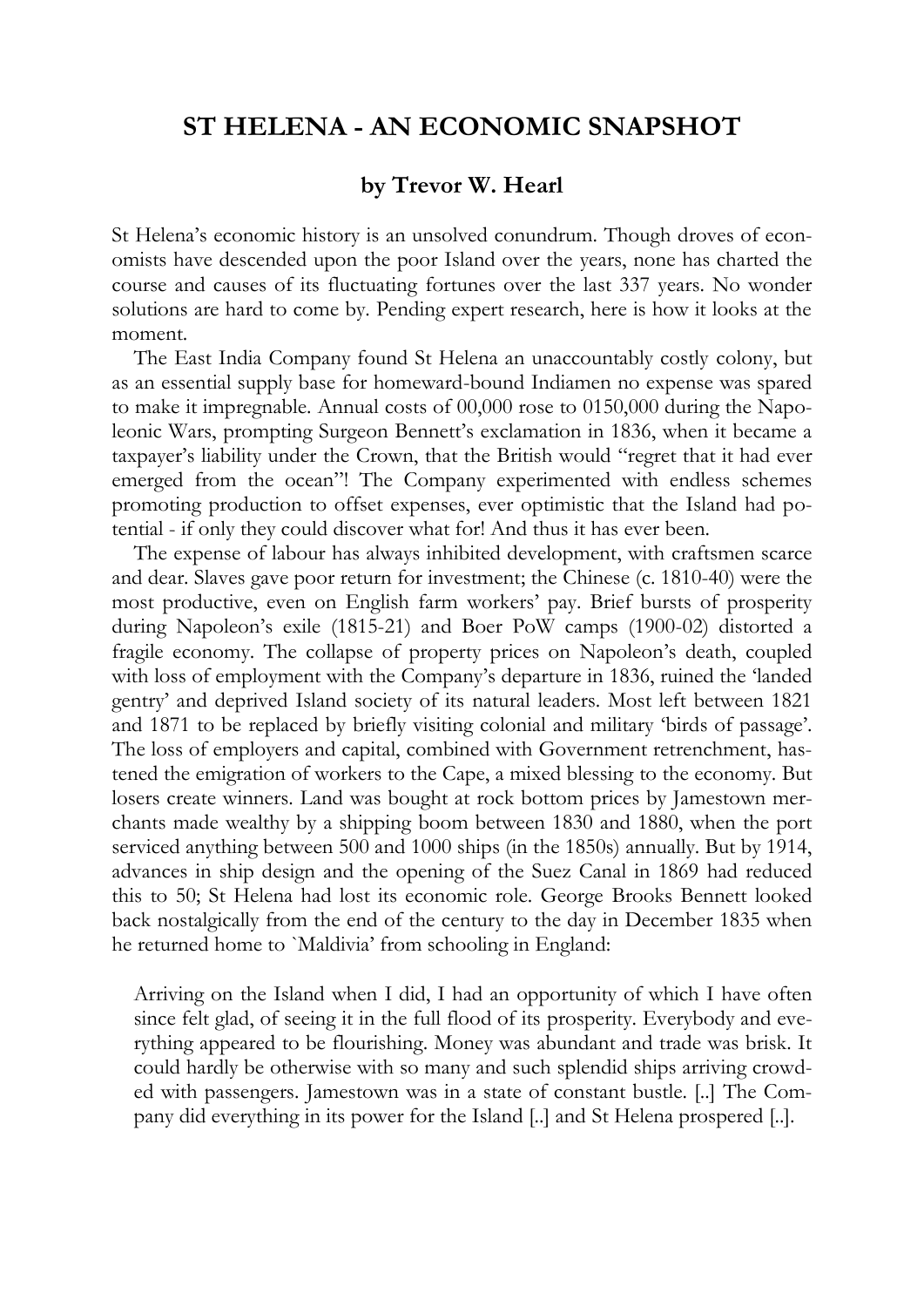Trade flourished for the next forty years, boosted by business from the Royal Navy's anti-slavery patrols, Admiralty Court work, American whalers, and the guano trade.

Colonial Office determination to make the Island pay its way during this period of prosperity was only partly successful. Administration was cut to the bone - Governors' salaries  $(49,000$  under the Company) fell to  $42,000$  in 1836 and to £900 by 1874 - and, following Governor Beatson's example, experienced English farmers were recruited to develop agricultural production on Government land. But no substantial crofting or market gardening culture developed; nor could fishermen be tempted to support a structured fishing industry. Islanders could not be weaned from their tradition of making a 'quick buck' as chance provided, and thus the only sure bases for the sustainable development of an isolated Island community were never laid. Instead, both capital and labour emigrated, hastened by Government retrenchment, and when the inevitable downturn came, ending finally with the withdrawal of the garrison in 1906, the economy was not only bankrupt, but bereft of any means of support.

The desperate, but irrational, decision to create a government subsidised flax industry provided work and a fluctuating income, at the mercy of world prices, for the next 60 years. Since its collapse in 1966, determined efforts have been made by the St Helena Government to bring the Island's infrastructure and living standards more into line with those in Britain, financed mainly by Government grants and remittances from the many Islanders employed overseas. Consuming this `seedcorn', little has been used to fund income producing enterprises or import substitution, but has instead boosted bureaucracy and consumer imports. The resulting 'socialist paradise', built on economic quicksand, has raised such unrealistic expectations that Britain's present annual input of  $f(8.5)$  million is even resentfully regarded as mean.

Expectations are such that improvement cannot be put into reverse [..] in such a small and fragile economy, without its causing social disruption. There are already signs of loss of national morale and increasing social stress [..]". (C. Joubert, St Helena [1993], p.1)

George Drawer's Britain's Dependent Territories: A Fistful of Islands (1992) is no less dispiriting: "St Helena's economic outlook seems to be hopeless" (p.219).

Is such pessimism justified? Under current economic and political arrangements it is difficult to see otherwise. Yet even under present disabilities there are signs of successful enterprise in fisheries, coffee, honey and herbal tea production. St Helenians are a talented and resourceful people, lacking only leadership. And a commercial bank would find surprising funds of ready money waiting to be channelled into productive business producing work and wealth. Given a management, instead of a colonial structure to the community, in no time I would expect to see the headline: "St Helena – 'Wirtschaftswunder' of the South Atlantic!"